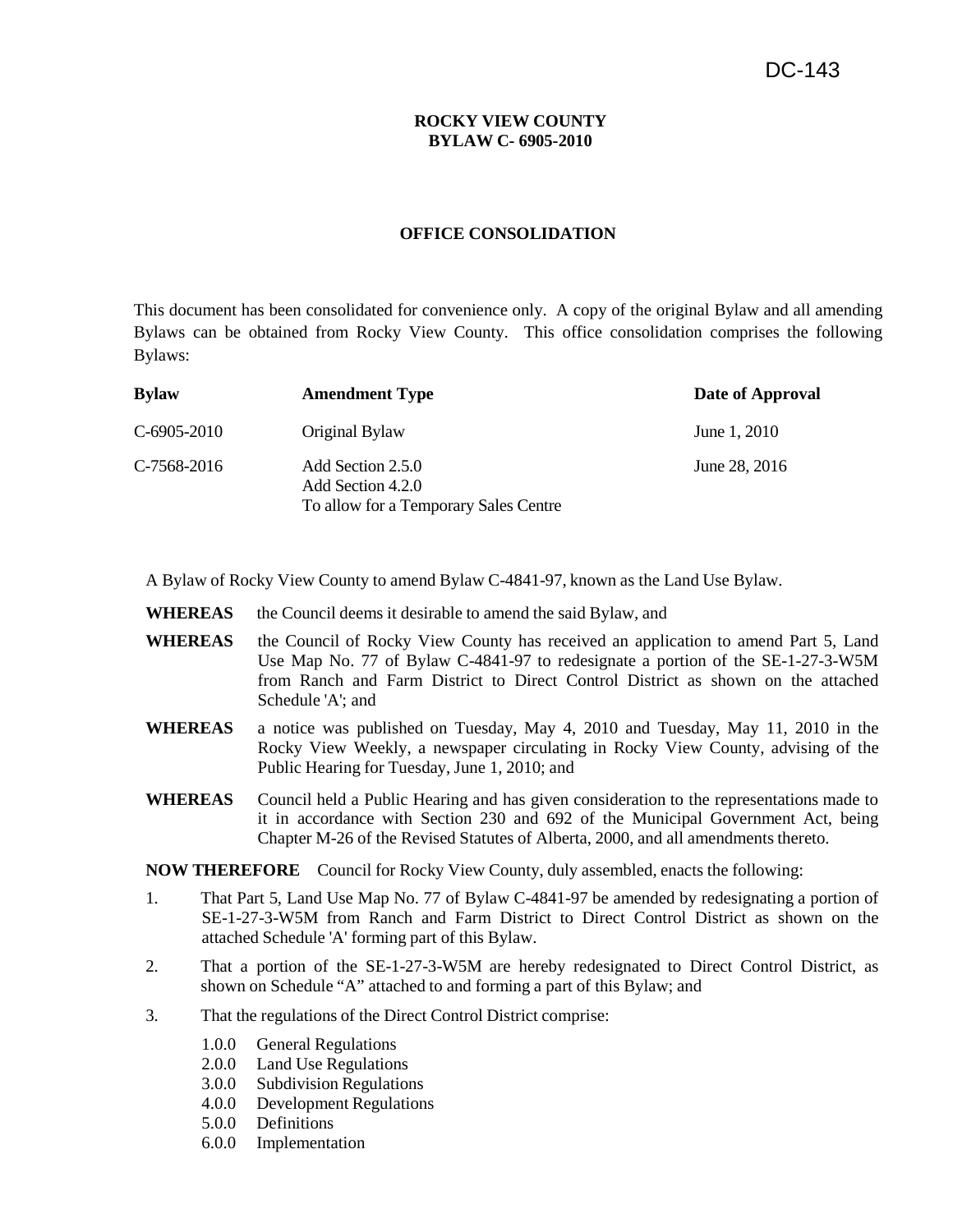#### **1.0.0 GENERAL REGULATIONS**

- 1.1.0 The General Regulations contained within this Section are applicable to the all Lands subject to this Bylaw as indicated in Schedule 'A' attached hereto and forming part hereof.
- 1.2.0 For the purposes of this Bylaw, the boundaries and description of the lands shall be more or less as indicated in Schedule 'A' attached hereto and forming part hereof.
- 1.3.0 Parts 1, 2 and 3 of the Land Use Bylaw C-4841-97 shall apply to all uses contemplated by this Bylaw except where noted as otherwise in this Bylaw.
- 1.4.0 The Development Authority shall be responsible for the issuance of Development Permit(s) for the Lands subject to this Bylaw.
- 1.5.0 Notwithstanding Section 1.3.0, the following uses are considered to be deemed approved without the requirement for a Development Permit when all other criteria of this Bylaw are met:

*Agriculture, General*; *Accessory Buildings* to *Agriculture, General*; *Dwelling, Single-detached; Dwelling, Semi-detached; Accessory Buildings.*

### **2.0.0 LAND USE REGULATIONS**

2.1.0 Purpose and Intent

The purpose and intent is to develop for a comprehensively planned residential community with interrelated amenities and services and is intended to be marketed to seniors.

2.2.0 Uses, Permitted

*Agriculture, General Accessory Buildings* to *Agriculture, General Accessory Buildings*  Community Signs *Dwelling*, *Semi-detached Dwelling*, *Single-detached General Store Government Services Health Care Services Indoor Participant Recreation Services Medical Treatment Services Private Clubs and Organizations Public Buildings,* Uses, Utilities and Services Public Utilities *Religious Assembly Restaurant*/Coffee Shop Row housing *Show Homes Signs Temporary Sales Centre*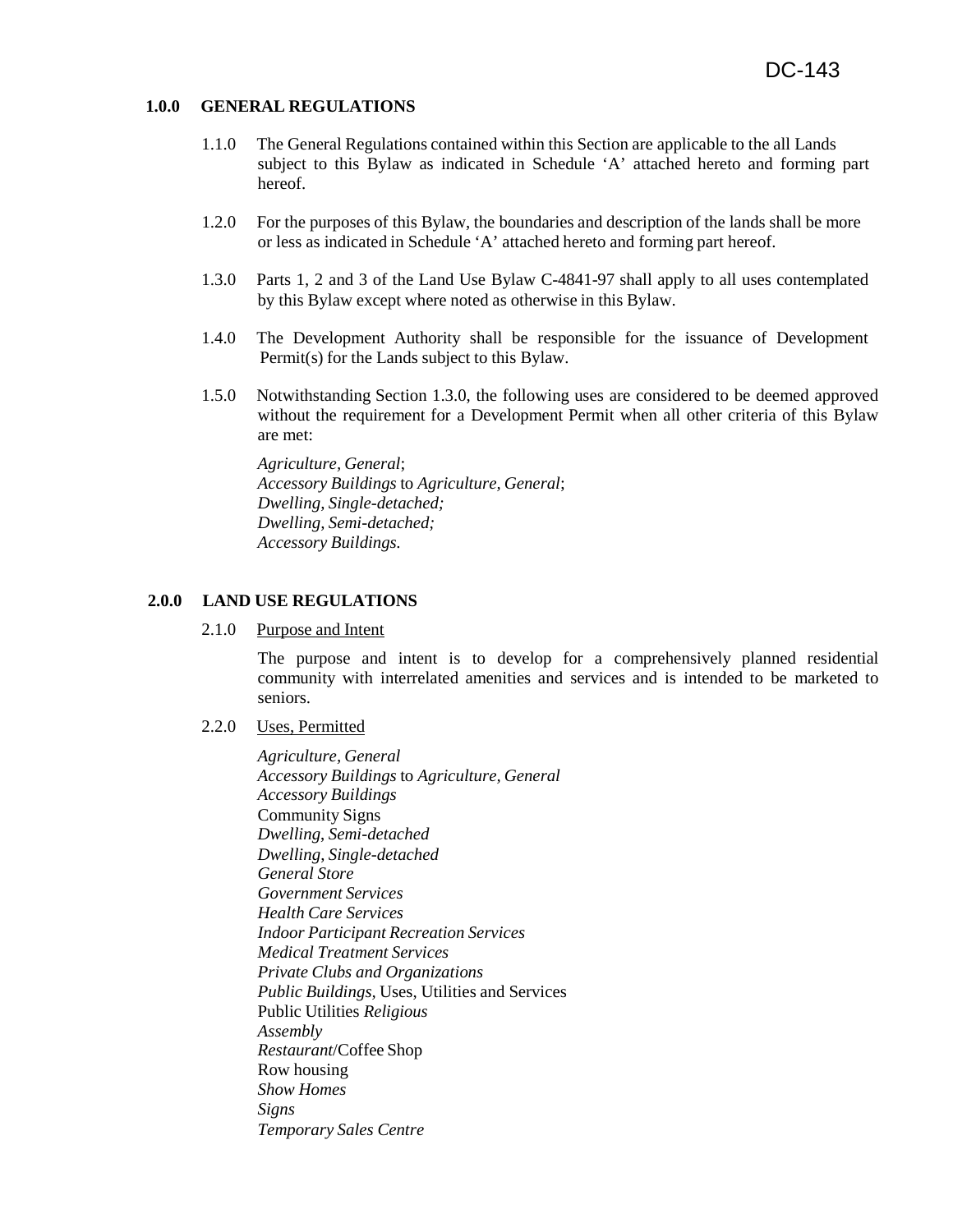- 2.3.0 Total Number of Dwelling Units: As per Master Site Development Plan.
- 2.4.0 Maximum and Minimum Requirements: As per Master Site Development Plan.
- 2.5.0 Maximum and Minimum Requirements for a Temporary Sales Centre
	- 2.5.1 Minimum Front Yard Setback:
		- a. 40.00 m (147.64 ft.) from any road, County;
		- b. 40.00 m (196.85 ft.) from any road, Highway;
		- c. 15.00 m (49.21 ft.) from any road, internal subdivision or road service.
	- 2.5.2 Minimum Side Yard Setback:
		- a. 40.00 m (147.64 ft.) from any road, County;
		- b. 40.00 m (196.85 ft.) from any road, Highway;
		- c. 15.00 m (49.21 ft.) from any road, internal subdivision or road service;
		- d. 6.00 m (19.68 ft.) all other.
	- 2.5.3 Minimum Rear Yard Setback:
		- a. 30.00 m (98.43 ft.) from any road;
		- b. 7.00 m (49.21 ft.) all other.
	- 2.5.4 Maximum Building Height:
		- a. 7.00 m (49.21 ft.) Temporary Sales Centre

## **3.0.0 SUBDIVISION REGULATIONS**

- 3.1.0 The lands subject to this Bylaw may be subdivided from the quarter section in order to create separate title.
	- 3.1.1 Further subdivision and/or development of the subject lands shall not proceed until Rocky View Council approves a Master Site Development Plan that includes specific regulations related thereto. The Master Site Development Plan shall include the following:
	- 3.1.2 Introduction and Purpose A general discussion of the vision of the proposal, including guiding principles, analysis of existing policy, community development, definition of the study area, and the site opportunities and constraints.
	- 3.1.3 Master Site Development Concept a description of the proposal including information related to the following:
		- a) Transportation and access management: Traffic Impact Assessment (TIA) to assess the traffic generated by the proposal and the impact on the operation of Highway 567 to the satisfaction of Alberta Transportation and the County.
		- b) Phase 1 Environmental Site Assessment (ESA).
		- c) Biophysical Impact Assessment (BIA).
		- d) Stormwater Management Plan (SWMP).
		- e) Utility Servicing Plan details of water, wastewater and stormwater infrastructure in support of the development.
		- f) Detailed design criteria and development guidelines for the residential lots, internal roads, recreational opportunities and dedication of lands.
		- g) Site design including proposed land uses and anticipated users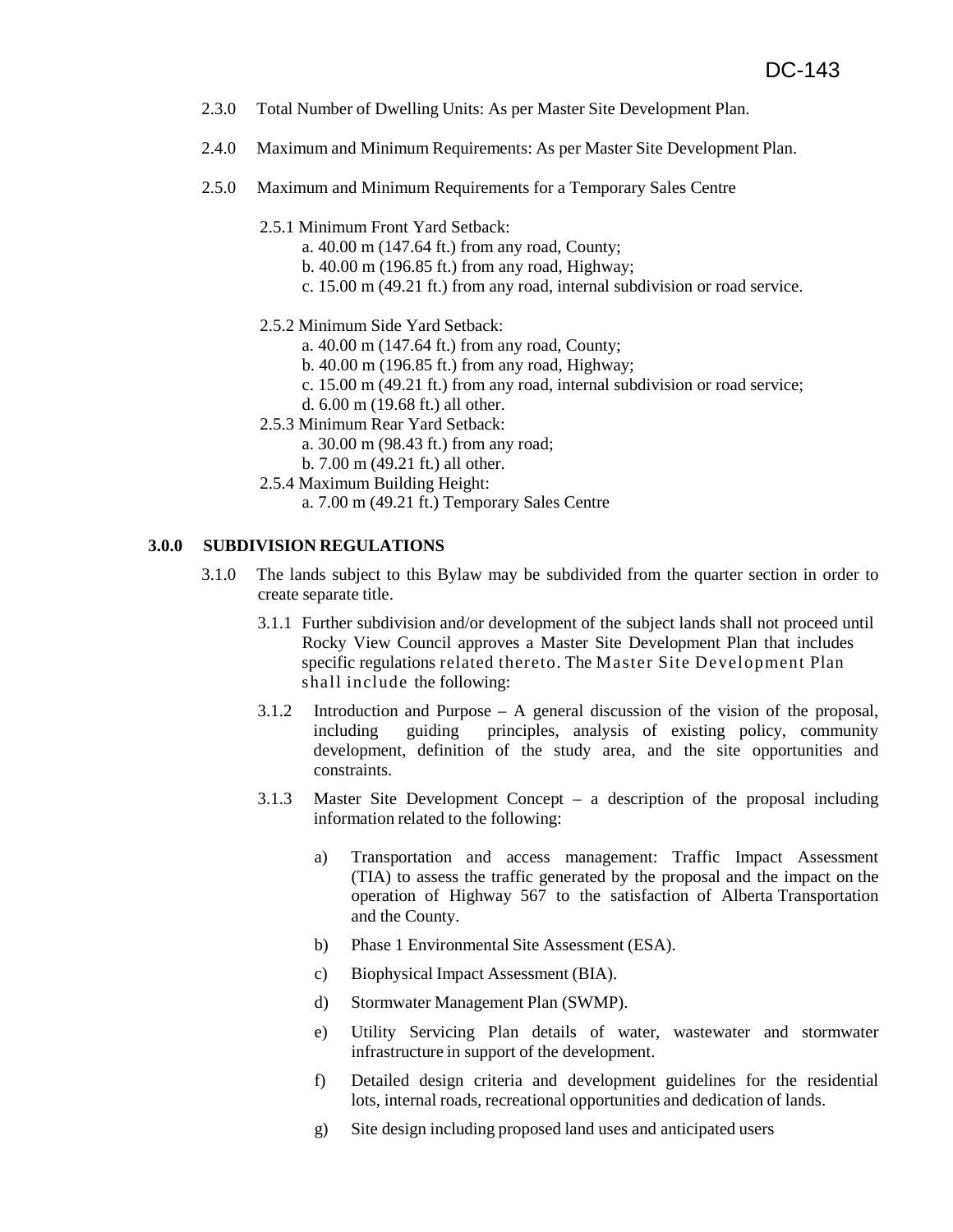- 3.1.4 Project Implementation a discussion about the project implementation including phasing and construction management of the site (e.g. stripping and grading and weed management) and required permits, if any.
- 3.1.5 Supplementary Information any additional information that may help further define the proposal, including schematic plans, and technical information, as available and at the discretion of the County.
- 3.2.0 Unless otherwise provided for by this Bylaw, no subdivision or development shall proceed within the Lands for any purpose, until:
	- a) The Developer has submitted a Construction Management Plan, prepared by a qualified professional, to the satisfaction of the County.
	- b) The Developer has submitted a Weed Management Plan, prepared by a qualified professional, to the satisfaction of the County.
	- c) The Developer has submitted a Stormwater Management Plan, prepared by a qualified professional, to the satisfaction of the County and all relevant Federal  $\&$ Provincial Authorities.
	- d) The Developer has submitted a Traffic Impact Analysis, prepared by a qualified professional, in accordance with Alberta Transportation and to the satisfaction of the County.
	- e) The Developer has submitted a Local Transportation Network Plan to the satisfaction of the County. The Network Plan will provide details regarding construction of new roads, upgrading of existing roads, dedication of additional road rights-of-way and other road related agreements as outlined in the Master Site Development Plan.
	- f) A wastewater treatment system, to be approved by the Province of Alberta, has been confirmed, to the satisfaction of the County.
	- g) A potable water system, to be approved by Alberta Environment and to be licensed by the Province of Alberta, has been confirmed, to the satisfaction of the County.
	- h) The Developer submits a Utility Servicing Plan regarding the implementation of water, wastewater and stormwater infrastructure in support of the development to the satisfaction of the County.
	- i) The County has reviewed and endorsed all Condominium Bylaws, Homeowners Association Bylaws, and Architectural Controls associated with this development.
	- j) The Developer has submitted a Landscaping Plan that details plantings and other related improvements proposed within the development, prepared by a qualified Landscaping Professional, to the satisfaction of the County.
	- k) The Developer has submitted a Solid Waste Management Plan detailing how solid waste will be collected and transported from the development.

## **4.0.0 DEVELOPMENT REGULATIONS**

- 4.1.0 Notwithstanding 3.1.0 and 3.2.0 the County may issue a Development Permit for Stripping and/or Grading within any portion of the development provided the County has endorsed a Construction Management Plan and a Stormwater Management Plan as required by Section 3.1.0 and 3.2.0.
- 4.2.0 Notwithstanding 3.1.0 and 3.2.0 the County may issue a Development Permit for the placement of a *Temporary Sales Centre* on the subject lands prior to the approval of a Master Site Development Plan.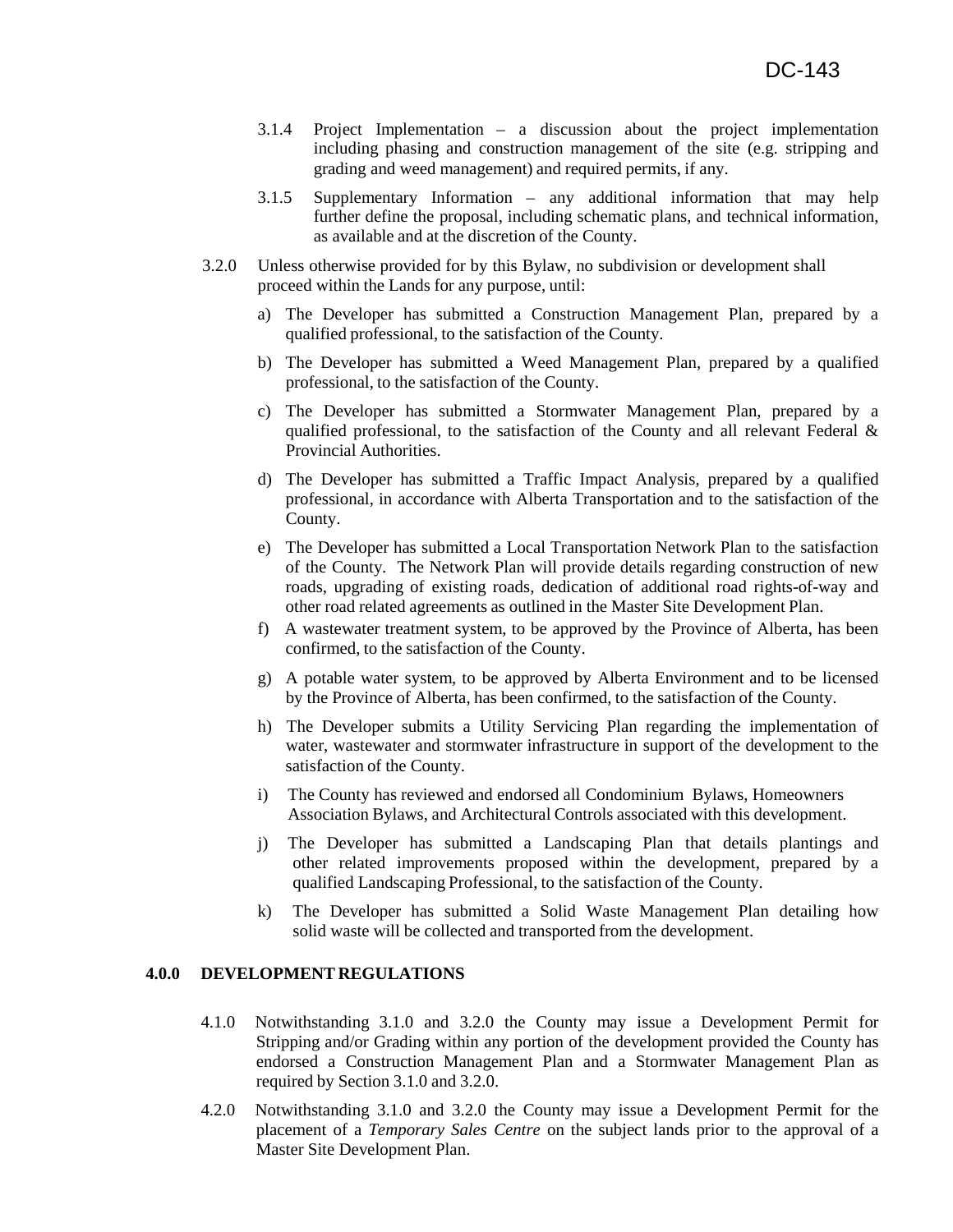- 4.3.0 Approval from the County for any use contemplated by this Bylaw may be subject to approval from all relevant Federal and/or Provincial Authorities.
- 4.4.0 No occupancy of any *Dwelling*, *Single-detached, Dwelling, Semi-detached* or Row housing shall occur until the construction of all required roads and utilities have been substantially completed to the satisfaction of the County.
- 4.5.0 The County may issue a Development Permit for up to three (3) Show Homes prior to the endorsement of a conditionally approved Plan of Subdivision. No occupancy of a Show Home shall occur until of all required roads and utilities have been substantially completed and a Plan of Survey has been registered with Alberta Land Titles.
- 4.6.0 No outside storage shall be permitted within any parcel containing a *Dwelling*, *Single detached, Dwelling, Semi-detached* or Row housing*.*
- 4.7.0 All signage shall be of a character in keeping with the Architectural Controls.
- 4.8.0 Buildings and structures will be designed in accordance with the Architectural Guidelines as approved by the County.
- 4.9.0 *Accessory Buildings* shall not be attached to any *Dwelling*, *Single detached Dwelling, Semi-detached* or Row housing and construction of carports, breezeways; lean-two and/or any other similar structure between a *Dwelling*, *Single detached Dwelling, Semi-detached*  or Row housing and an *Accessory Building* shall not be permitted.

### **5.0.0 DEFINITIONS**

- 5.1.0 "Community Sign" means a sign displaying the name of the community and may form part of a significant entranceway feature to the community;
- 5.2.0 "Construction Management Plan" means a program that details site management of all construction activity that may include, but is not limited to, the management of construction debris and dust, stormwater, site erosion, sedimentation control, noise control, traffic control and groundwater monitoring;
- 5.3.0 "Public Utilities" means public and/or privately-owned communal water treatment & distribution systems, communal wastewater treatment and collection systems, stormwater management systems, natural gas, electricity, cable and telephone transmission lines (and related facilities), solid waste collection and recycling, and general maintenance facilities related to on-site development;
- 5.4.0 "Qualified Landscaping Professional" means a professional landscape architect licensed to practice within the Province of Alberta who is a member in good standing with the Alberta Association of Landscape Architects (AALA);
- 5.5.0 "Row housing" means a series of houses, similar or identical design, situated side by side and adjoining by common walls.
- 5.6.0 "Seniors" means persons who:
	- a) have attained the age of 55 years or more; or
	- b) are married to an individual who has attained the age of 55 years or more and is a resident of the facility;
- 5.7.0 "Substantially Completed" means Construction Completion Certificates have been issued by the County;
- 5.8.0 "Temporary Sales Centre" means a building without any below-grade foundation which may be located on site, in accordance with all other setback requirements of this Bylaw, used exclusively as an office to promote the sale of residential lots specific to this development.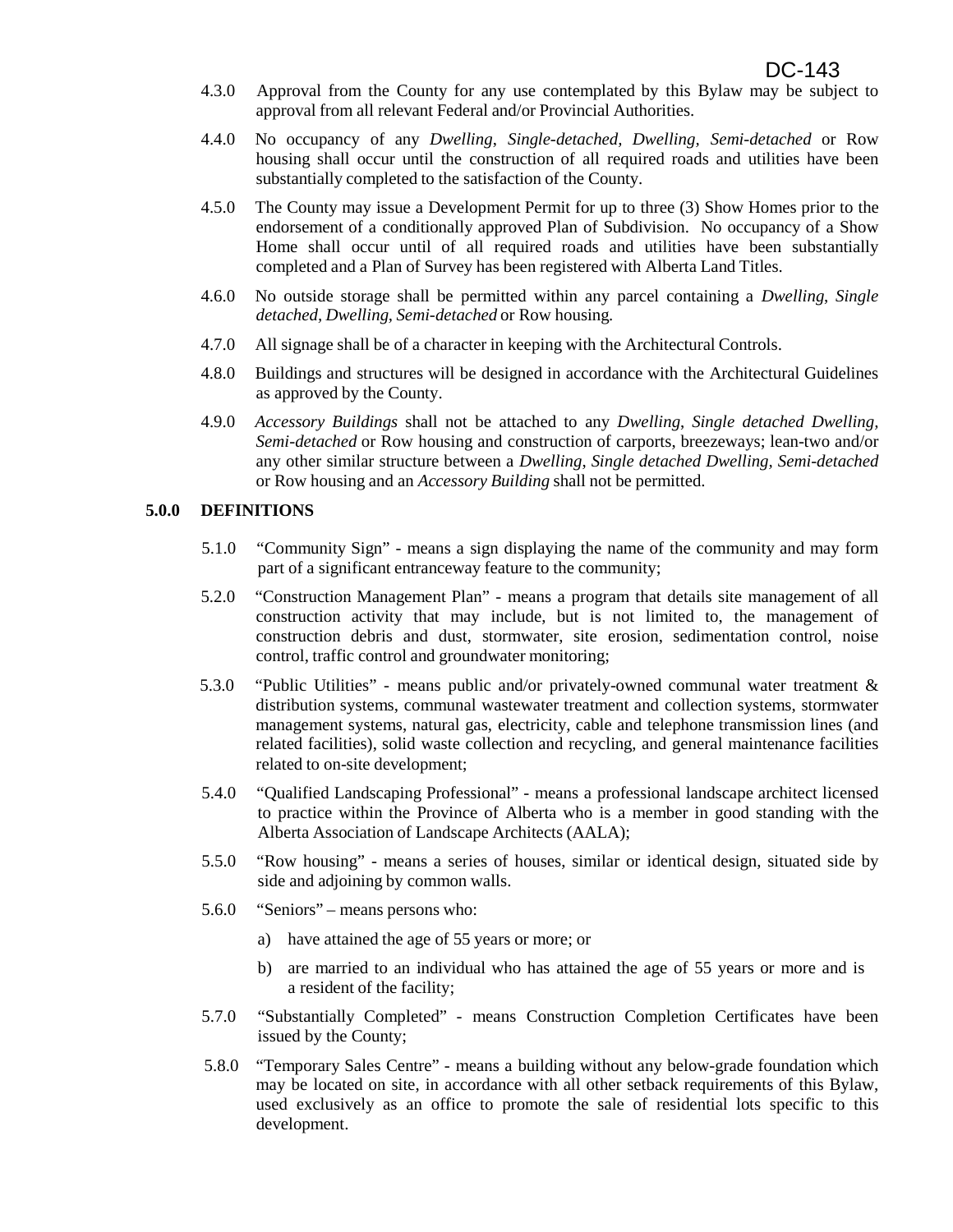# **6.0.0 IMPLEMENTATION**

6.1.0 This bylaw comes into effect upon the date of its third and final reading.

**Division: 7 File: 07701003 2009-RV-136**

First reading passed in open Council, assembled in the City of Calgary, in the Province of Alberta, on Tuesday, April 27, 2010, on a motion by Deputy Reeve Louden.

Second reading passed in open Council, assembled in the City of Calgary, in the Province of Alberta, on Tuesday, June 1, 2010, on a motion by Reeve Habberfield .

Third reading passed in open Council, assembled in the City of Calgary, in the Province of Alberta, on Tuesday, June 1, 2010, on a motion by Councillor Rheubottom.

REEVE OR DEPUTY REEVE WUNICIPAL SECRETARY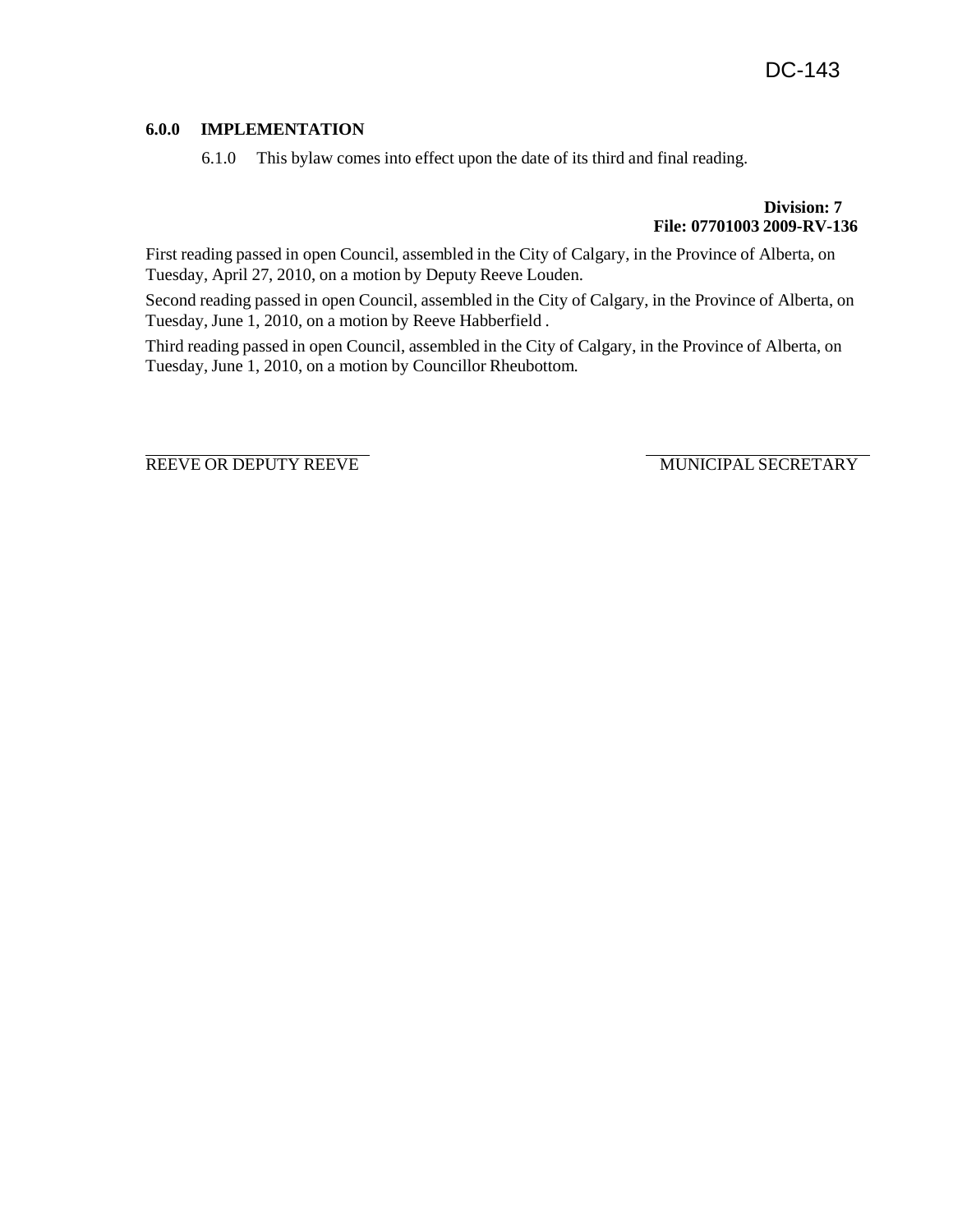